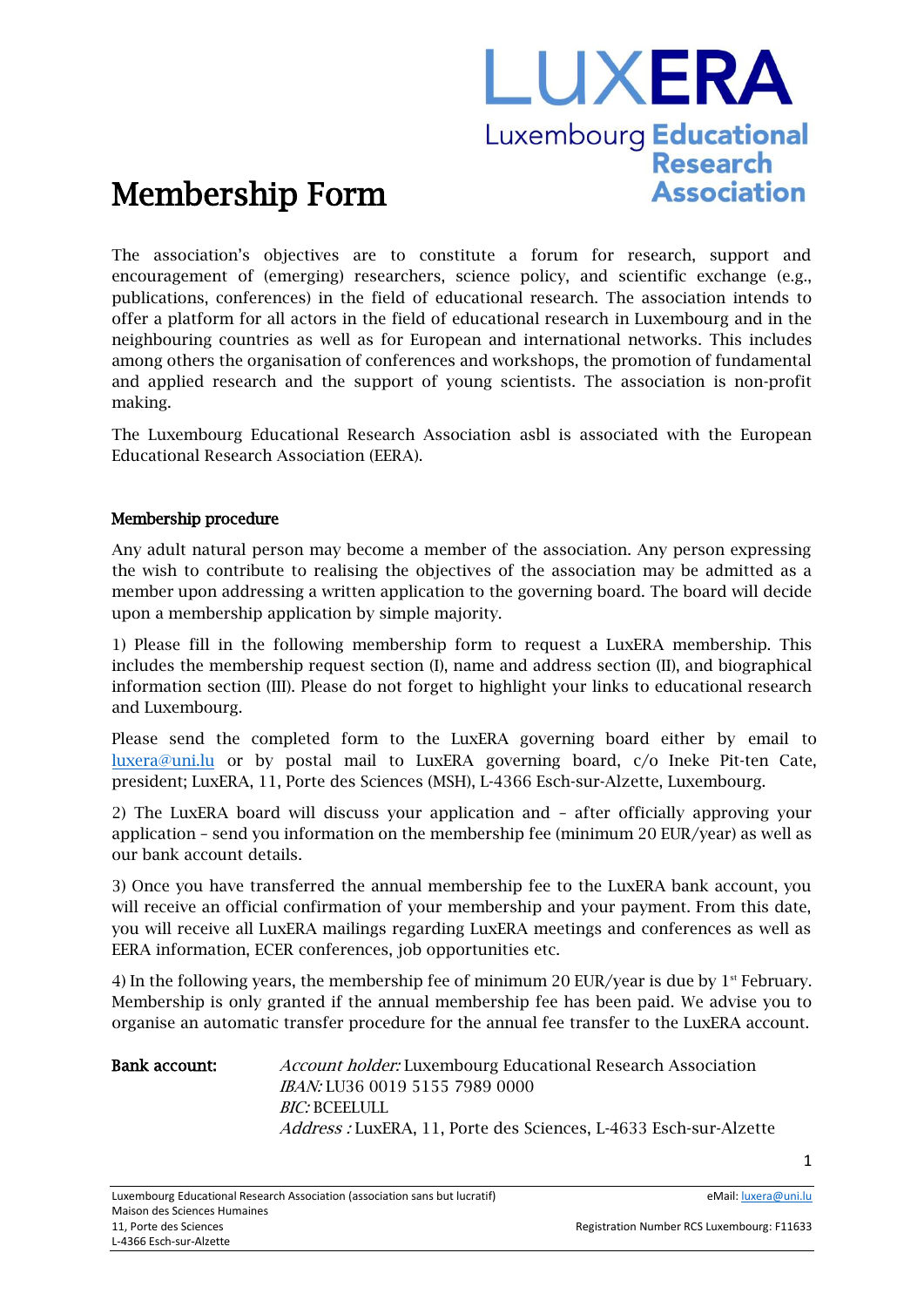## Application for Membership

### I Membership request

Hereby, I apply for membership of the Luxembourg Educational Research Association asbl (LuxERA).

| Date/Place | __________________________                                                                                                                  |
|------------|---------------------------------------------------------------------------------------------------------------------------------------------|
| Name       | Signature ____________________________<br>_______________________________                                                                   |
|            |                                                                                                                                             |
| New Member |                                                                                                                                             |
|            | Renewing Member $\Box$ please add your Member ID<br>______________________________                                                          |
|            | Are you already a member of a national or international educational research association?<br>If so, please mention the organisation/s here: |
|            |                                                                                                                                             |
|            |                                                                                                                                             |
|            |                                                                                                                                             |

## II Name and addresses of the applicant

| Last Name      |  |
|----------------|--|
| First Name(s)  |  |
| Middle Initial |  |

Academic title(s) \_\_\_\_\_\_\_\_\_\_\_\_\_\_\_\_\_\_\_\_\_\_\_\_\_\_\_\_\_\_\_\_\_

#### Work address

Organisation, Department

\_\_\_\_\_\_\_\_\_\_\_\_\_\_\_\_\_\_\_\_\_\_\_\_\_\_\_\_\_\_\_\_\_\_\_\_\_\_\_\_\_\_\_\_\_\_\_\_\_\_

\_\_\_\_\_\_\_\_\_\_\_\_\_\_\_\_\_\_\_\_\_\_\_\_\_\_\_\_\_\_\_\_\_\_\_\_\_\_\_\_\_\_\_\_\_\_\_\_\_\_

#### Position

\_\_\_\_\_\_\_\_\_\_\_\_\_\_\_\_\_\_\_\_\_\_\_\_\_\_\_\_\_\_\_\_\_\_\_\_\_\_\_\_\_\_\_\_\_\_\_\_\_\_\_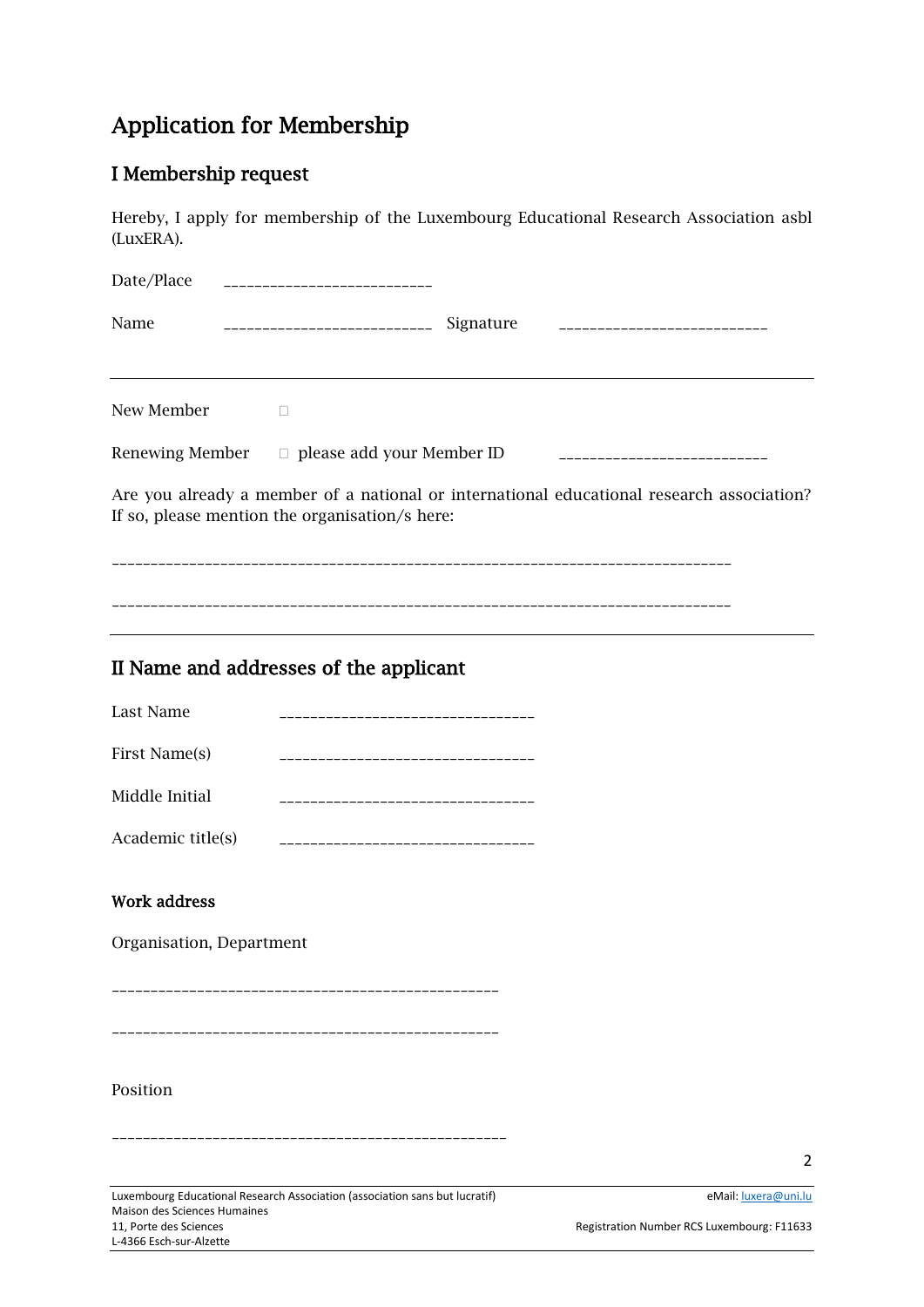#### Street

| Zip/Postal Code                     | City               |  |
|-------------------------------------|--------------------|--|
| -------------<br>Country            |                    |  |
| email                               |                    |  |
| Telephone<br>Website                | __________________ |  |
| <b>Home address</b>                 |                    |  |
| Street                              |                    |  |
|                                     |                    |  |
| Zip/Postal Code<br>---------------- | City               |  |
| Country                             |                    |  |
| email                               |                    |  |
| Telephone                           | -----------------  |  |

 $\overline{3}$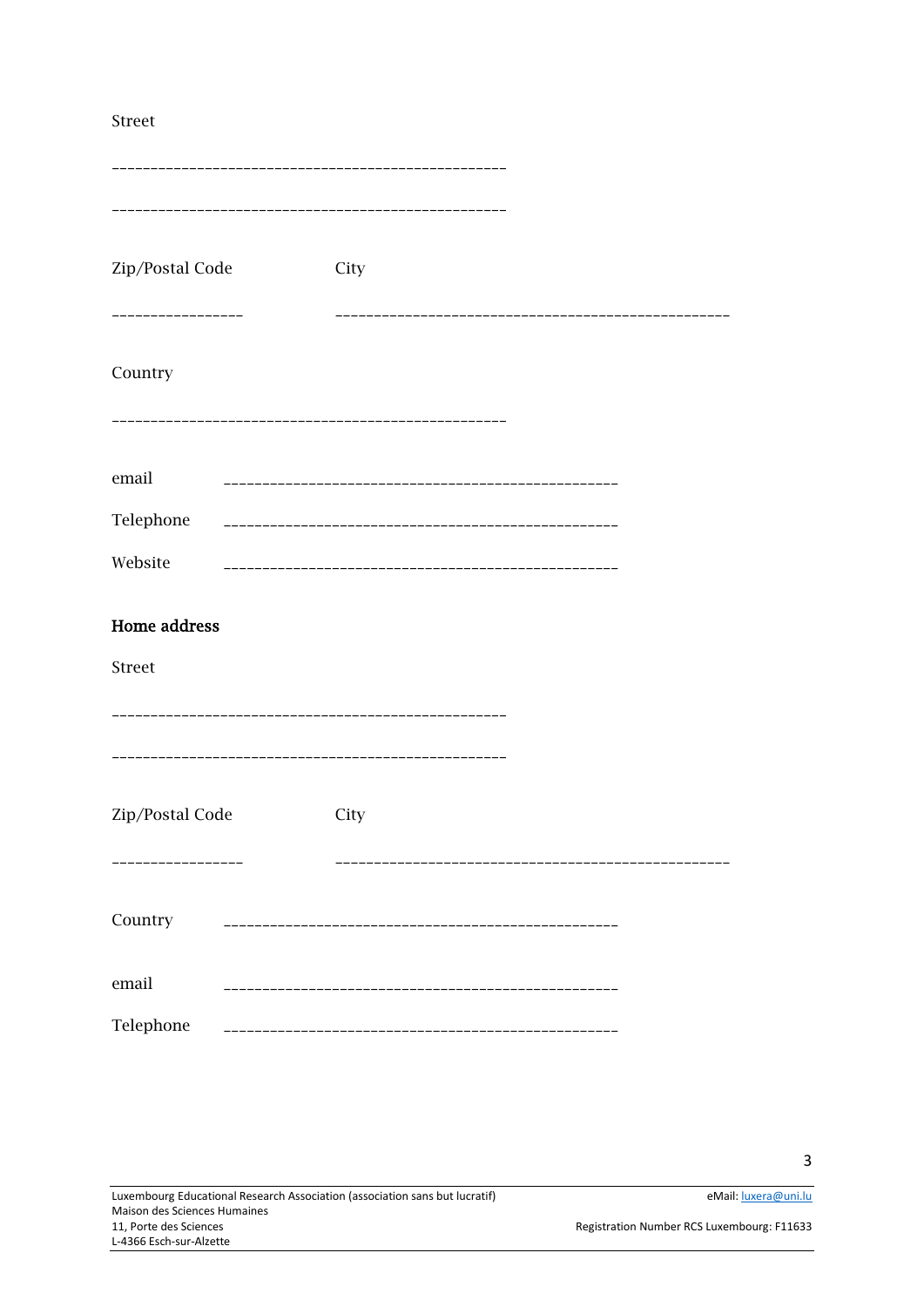### III Biographical Information/CV (1-2 Pages)

Please include here your biographical information highlighting your engagement in educational research or educational research-related studies, and the ways in which you are linked to Luxembourg. You can also attach your EuroPASS CV or another form to this application.

4